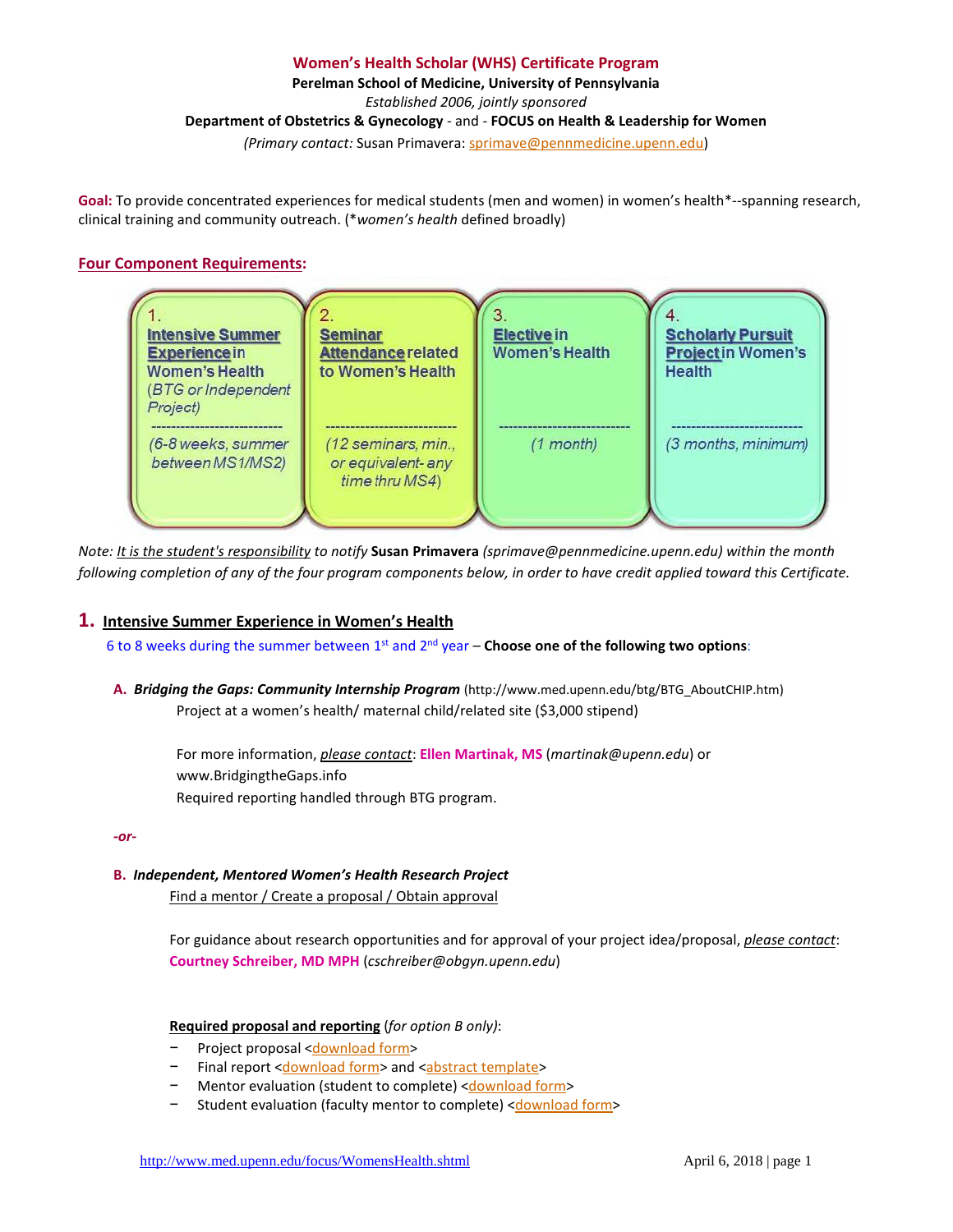# **2. Seminar Attendance in Women's Health**

Attendance at 12 seminars (minimum) or equivalent between 1st year and mid-December of final year of medical school

Seminar requirements can be completed through:

- Grand Rounds in Obstetrics & Gynecology, Endocrinology, Medicine, Center for Research on Reproduction and Women's Health, and other Department/Division presentations focused on women's health
- [FOCUS Lunchtime Seminars](http://www.med.upenn.edu/focus/LunchtimeSeminars.html) or other program presentations relevant to women's health
- Outside presentations pertaining to women's health at meetings/conferences in any location (e.g., professional meetings and societies)

For more information and to be placed on email list for notification of Grand Rounds, *please contact:* **Marian Rossi** (*[mrossi@obgyn.upenn.edu](mailto:mrossi@obgyn.upenn.edu)*).

Seminar attendance must be tracked using the grid provided below:

**Required tracking/reporting:** Seminar Attendance Grid [<download grid>](http://www.med.upenn.edu/focus/user_documents/SeminarAttendenceGridComponentII.xls)

Students must submit a detailed list of all seminars attended (see grid above that includes date, presenter(s), seminar title, location, and brief description of each) to **Marian Rossi.**

# **3. Elective in Women's Health**

1 month (*Prerequisite:* Obstetrics & Gynecology clerkship*)*

A one month elective in women's health can be satisfied by taking any one of the elective options described below. The oversight committee is also willing to consider other electives but these will require prior approval. For more information about participating in any of the electives below, *please contact:* **Philip McCabe** (*philip.mccabe@uphs.upenn.edu*)*.* 

- **A. The elective in Maternal Child Health** (Fam 350) *--or--* **Any elective in the UME course catalogue listed under:** Obstetrics & Gynecology -- Breast Imaging or Women's Imaging in Radiology -- Breast Surgery in Surgery *-- or--*
- **B. One of the following three additional elective options (see full descriptions that follow):**

Penn Health at Radnor – Ludmir Center at Pennsylvania Hospital – Family Planning

## • *Penn Health for Women at Radnor*

Coordinators: Dr. Ann Honebrink, Director of Penn Health for Women, and Dr. Allison Oler, internist Description: Penn Health for Women is an interdisciplinary program dedicated to providing the highest quality health care to women of all ages. Comprehensive services are provided in one convenient location by a team of gynecologists, obstetricians, internists, pediatric & adolescent gynecologist, urogynecologist, reproductive endocrinologists, breast surgeon, psychologists, and nutritionist. Special programs including yoga, Pilates, weight control & sleep disorders. Close collaborative relationship with other available services on site such as radiology, dermatology, cardiology and GI.

Objective: To expose the student to multi-disciplinary, collaborative approaches to primary health care for women. Students will have an opportunity to participate in patient care with different team members as well as meet with the Director of Operations and Patient Services and the practice manager to gain an appreciation of management issues.

Goals:

- − To understand the benefits of a multi-disciplinary approach to Women's Health care
- − To understand the components of appropriate preventive care for women
- − To appreciate administrative challenges and benefits of operating a multi-disciplinary ambulatory program Availability: All months except July, August and October.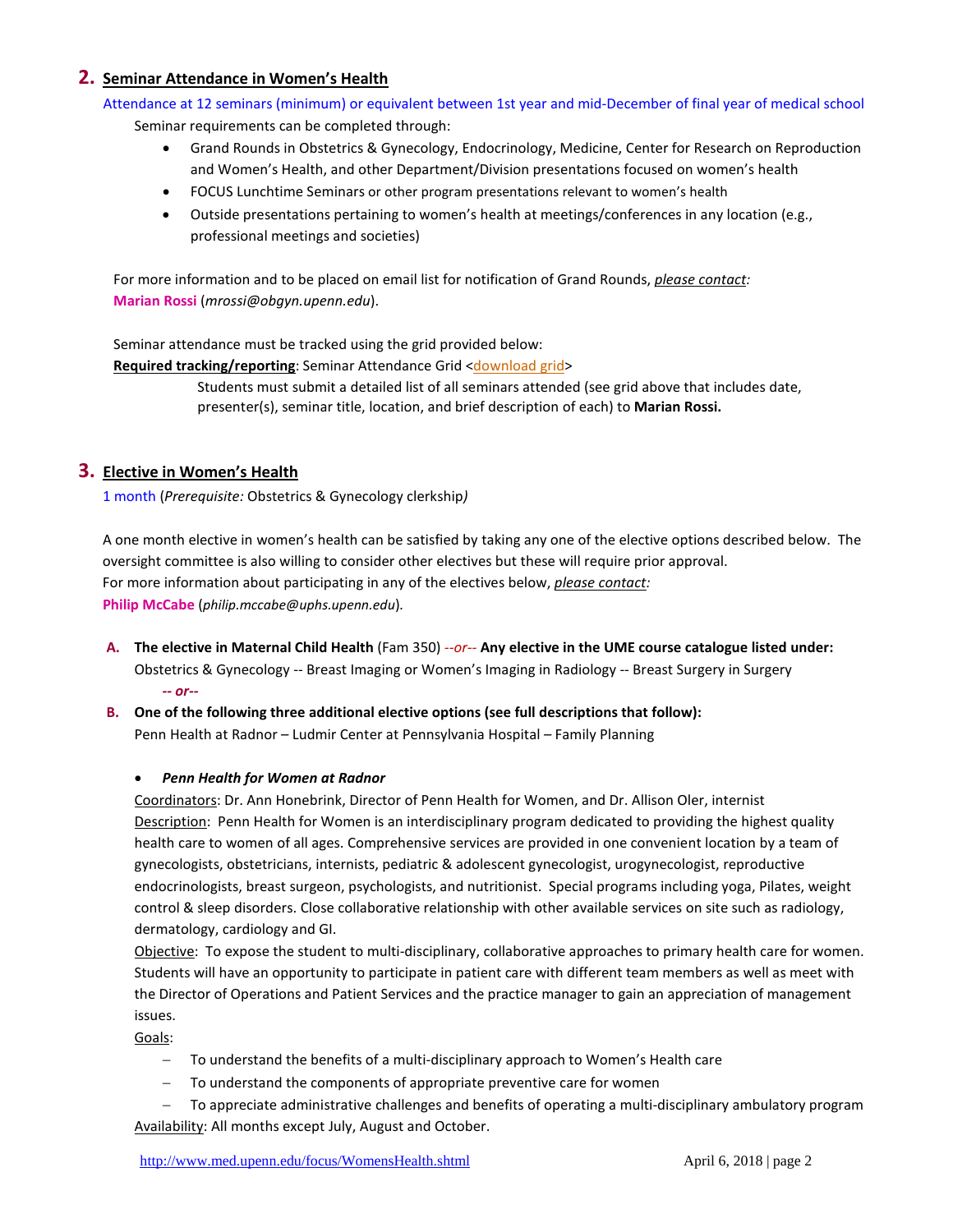## • *The Ludmir Center at Pennsylvania Hospital*

### Coordinator: Dr. Sabrina Sukhan

Description: The Ludmir Center, formerly Women's and Children's Health Services (WCHS), is dedicated to providing health care services to women of all ages from our community and surrounding areas. Most of our patients are underserved and enjoy coming because of our reputation for excellence in a caring environment. Health services include: family planning, prenatal care, colposcopy and gynecology. The care is provided by a team of physicians, nurses, social workers, and nutritionists.

Objective: To familiarize the student to gynecologic and obstetric issues faced by women from underserved and diverse populations. The student will have the opportunity to be an active participant in the care of these women, and have exposure to the challenges and dilemmas in providing health care to them.

## • *Family Planning*

Coordinators: Dr. Courtney Schreiber, Director of Penn Family Planning & Pregnancy Loss Center, and Dr. Steve Sondheimer

Description: Penn Family Planning and Pregnancy Loss Center provides a full range of contraceptive choices, option counseling, as well as medications and surgical abortion care.

Objectives: To expose students to family planning and abortion services in the Family Planning and Pregnancy Loss Program. Students will participate in patient care, as well as meet with counselors, lawyers, and others involved in the provision of abortion services in Philadelphia.

Goals:

- − To understand each of the contraceptive choices available, including benefits, efficacy, counseling issues, and contraindications
- − To understand options counseling and its components
- To understand the components of the Pennsylvania Abortion Control Act
- − To learn about abortion services in Pennsylvania and Philadelphia
- − To understand the components of medications and surgical abortion

# **4. Scholarly Pursuit Project in Women's Health**

## 3 months minimum

## **Find a mentor / Create a proposal / Obtain approval**

*See ideas of projects and faculty mentors (not necessarily current) listed [here.](http://www.med.upenn.edu/focus/FellowshipRecipients.shtml)*

- The [FOCUS Medical Student Fellowship](http://www.med.upenn.edu/focus/StudentFellowships.shtml) (6 months) or another funded research experience (minimum of 3 months) that has been approved by the WHS Certificate faculty can be used to fulfill this requirement.
- A Master's thesis focused on women's health can fulfill requirement *if topic approved* by WHS Certificate Committee.

For guidance about research opportunities and for approval of your project idea/proposal, *please contact:* **Hillary Bogner, MD MSCE** (*hillary.bogner@uphs.upenn.edu*)

For general information about this component and the FOCUS Fellowship, *please contact*: **Susan Primavera** (*[sprimave@pennmedicine.upenn.edu](mailto:sprimave@pennmedicine.upenn.edu)*)

## **Required proposal and reporting**

- Project proposal [<download form>](http://www.med.upenn.edu/focus/user_documents/ProjectProposalFormCompntIV.doc)
- Final report [<download form>](http://www.med.upenn.edu/focus/user_documents/FinalReportGuidelines-CompntIV.doc)
- Mentor evaluation (student to complete) [<download form>](http://www.med.upenn.edu/focus/user_documents/EvalofMentor-completedbyStudent-CompntIV.doc)
- Student evaluation (faculty mentor to complete) [<download form>](http://www.med.upenn.edu/focus/user_documents/EvalofStudent-completedbyMentor-CompntIV.doc)